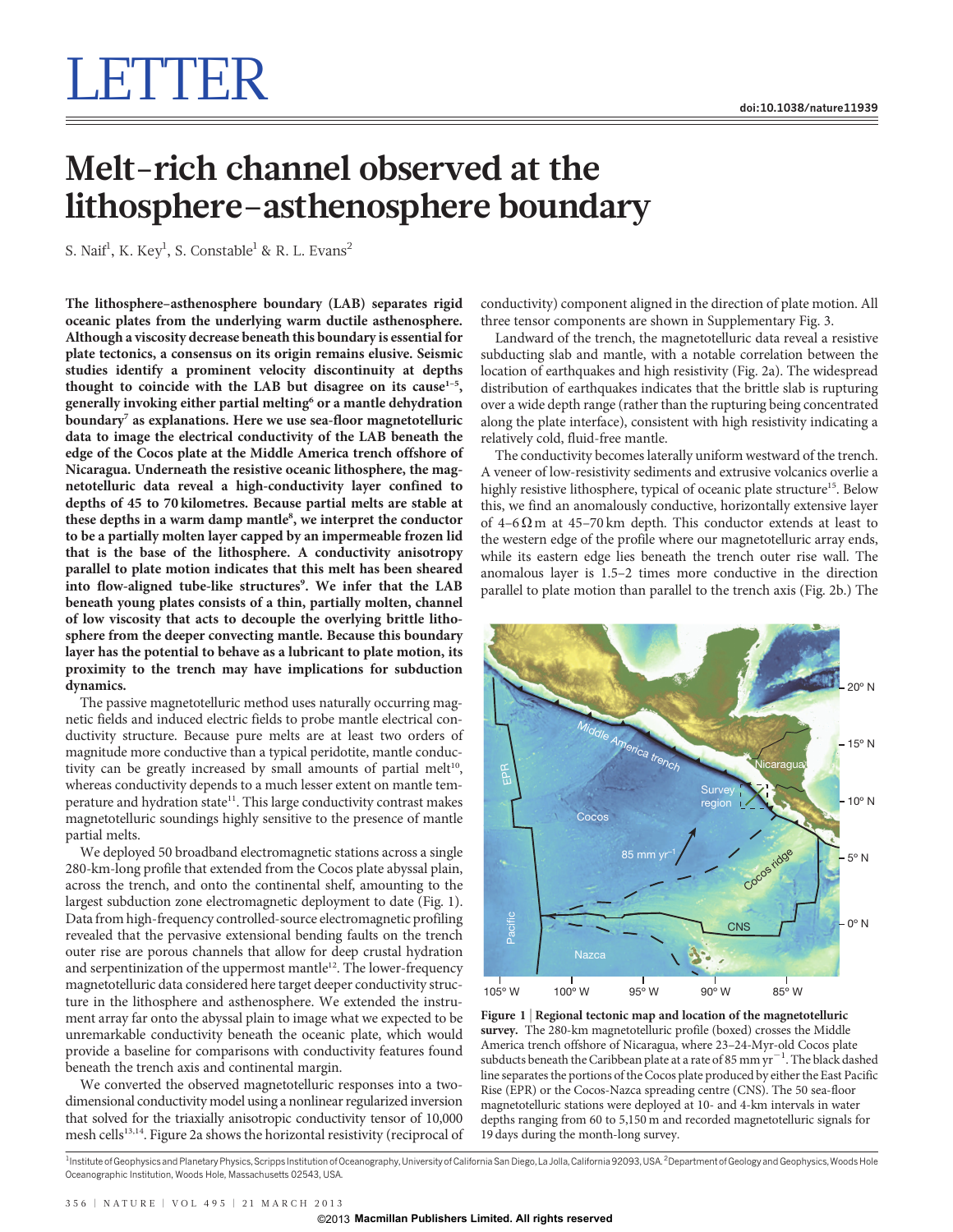

Figure 2 | Resistivity model obtained from anisotropic inversion of the seafloor magnetotelluric data. At the top is the surface view; arrows show the direction of north and  $\rho_{\nu}$  (see below), and inverted triangles denote seafloor magnetotelluric station locations. a, The electrical resistivity in the direction parallel to plate motion ( $\rho_y$ ). The colour scale gives log[ $\rho_y$  ( $\Omega$  m)], with blue and red colours corresponding to resistive and conductive (less resistive) features, respectively. The dark red line is a model of the top of the subducting slab<sup>30</sup>. Earthquake hypocentres from up to 50 km off-axis are shown as black circles (from the USGS/NEIC catalogue). The region enclosed by the dashed black line is where the model is at least 1.5 times more conductive in the direction parallel to plate motion. **b**, Resistivity ratio for the plate-motion-parallel  $(\rho_v)$  to trenchaxis-parallel ( $\rho_x$ ) model components. The colour scale gives  $\log(\rho_y/\rho_x)$ , and the plot shows the strong anisotropy of the conductive layer at 45–70 km depth (red regions  $>$ 150 km offshore). Although the lithosphere above shows a strong anisotropy, we warn that this is not well constrained, because the magnetotelluric method is primarily sensitive to conductive rather than resistive features  $^{\rm 20}.$  The deeper mantle beneath the conductive layer is isotropic, suggesting it is not being sheared.

deeper asthenosphere is isotropic, with resistivity  $10-20 \Omega$  m. Model sensitivity studies indicate that the conductance (the product of conductivity and thickness) of the anisotropic conductive layer and the conductivity of the underlying isotropic asthenosphere are well constrained by the data (Supplementary Fig. 4). Because the magnetotelluric data are primarily sensitive to the layer conductance, the response of the observed anomalous layer, which is 25 km thick, is nearly equivalent to that from a 12.5 km layer with a conductivity twice as large; however, we favour the thicker layer found by the inversion because its higher resistivity requires less partial melt to explain it.

The anomalous layer is too conductive to be consistent with localized temperature variations, but could be explained by either a hydrated mantle or a small degree of partial melt. Mantle olivine with a water content of 800 parts per million (p.p.m.) has a similar conductivity to the observed layer<sup>11</sup> (Fig. 3a), but such a high water content would lead to significant partial melting over this depth range<sup>16</sup> (Fig. 3c). This leads us to conclude that the conductive layer must contain partial melt, arising from a mantle with a much lower degree of hydration.

Assuming a 23-Myr-old oceanic lithosphere with a mantle potential temperature of 1,420  $\degree$ C, a partially molten peridotite matrix is stable beneath our profile (Fig. 3c)<sup>16,17</sup>. The top of the melting region at 45 km depth agrees with the intersection of the 23-Myr-old oceanic plate geotherm and a damp solidus containing  $275 \pm 85$  p.p.m. H<sub>2</sub>O, signifying the minimum water content required for the stability of melt

to coincide with our observed high-conductivity layer. This intersection may culminate in a freezing front where melt solidifies owing to the colder temperatures above.We infer that this freezing front forms a permeability barrier that traps buoyant melt beneath, rather than allowing it to percolate to shallower depths. This barrier is further reinforced by the higher viscosity of the uppermost mantle above; this higher viscosity occurs because the uppermost mantle has been depleted of volatiles during upwelling and melting at the mid-ocean ridge18. This upper boundary may also represent a sharp increase in the solubility of water in mantle minerals, resulting in a corresponding sharp decrease in the stability of partial melt $19$ .

Estimates derived from samples of mid-ocean ridge basalts give mantle  $H_2O$  contents of 50–200 p.p.m., which are too low for the 275 p.p.m.  $H_2O$  needed to sustain partial melts at 45 km depth. However, uncertainties in partition coefficient measurements may accommodate this discrepancy; the resulting statistical lower bound of 190 p.p.m.  $H_2O$  is within the range of estimates from mid-ocean-ridge basalts. We do not consider the effects that other volatiles (specifically,  $CO<sub>2</sub>$ ) have on the solidus, which could further reduce the concentration of water required to induce silicate melts at 45-70-km depth<sup>8</sup>.

The electrical anisotropy indicates that the melt is made up of a network of tubes or elongated spheroids aligned in the direction of plate motion<sup>9</sup>. Hence, we estimate the amount of partial melt present by using a parallel mixing model appropriate for anisotropic conductivity, together with results of recent laboratory studies of hydrated basaltic melt conductivity<sup>10</sup>, yielding melt fractions of  $1.0-2.1\%$  for a mantle containing 275 p.p.m.  $H_2O$  (Fig. 3b). Further reductions in melt estimates are possible, but require water concentrations that may be unrealistically high. For instance, 0.3% melt is attained for a mantle with 720 p.p.m.  $H_2O$ . Likewise, carbonatite melt is significantly more conductive and thus yields even smaller fractions, but is an unlikely explanation because it is unstable at these depths<sup>8</sup>. Bulk conductivity in the deeper isotropic asthenosphere is best described by the Hashin–Shtrikman upper bound, which predicts well-connected melt fractions of 0.2–1.1% for the observed 10–20  $\Omega$  m mantle.

Deep off-axis melt emplacement can occur during lithosphere formation at the ridge or result from accumulation of a small degree of intraplate melting<sup>8</sup>. An earlier magnetotelluric experiment at the southern East Pacific Rise spreading ridge observed an off-axis conductive asthenosphere at 60–120 km depth beneath a resistive lithosphere<sup>20,21</sup>. We interpret that conductive layer as requiring partial melt, because its conductivity and anisotropy are similar to observations beneath our profile (Fig. 3b). That portion of the ridge generates the Nazca plate; if we assume equivalent ridge processes are occurring for the Cocos plate, where our profile was measured, then most of the hydrous melt has been emplaced at or near the ridge axis. Additional melt may accumulate through deeper intraplate melting—for example, from small-scale convection<sup>22</sup>. Grain boundary migration of deeper partial melt<sup>23</sup> carries with it increased water content as a result of the preferential partitioning of water into silicate melts. As enriched hydrated melt rises, it collects beneath the colder, less permeable litho $sphere<sup>24</sup>$  and shears into a network of interconnected horizontally aligned melt bands<sup>25</sup>, possibly driven by large-scale asthenospheric flow<sup>26</sup>. Stress gradients perpendicular to the shear direction have been shown to reduce the melt connectivity in the direction along the gradient<sup>9</sup>, offering a possible mechanism for our observed anisotropy. The depth extent over which the asthenosphere is being sheared can be inferred from the anisotropy of the melt layer along with its increased conductivity, which the magnetotelluric data constrain to a maximum thickness of 30 km.

The existence of a horizontally extensive melt layer that is being sheared over a confined depth interval indicates the LAB is a thin, lowviscosity channel. Theoretical studies suggest that even small melt fractions  $(<1%)$  can lower viscosity by up to two orders of magnitude, effectively decoupling the lithosphere from the asthenosphere<sup>27</sup>. The depth extent over which this decoupling occurs as well as its proximity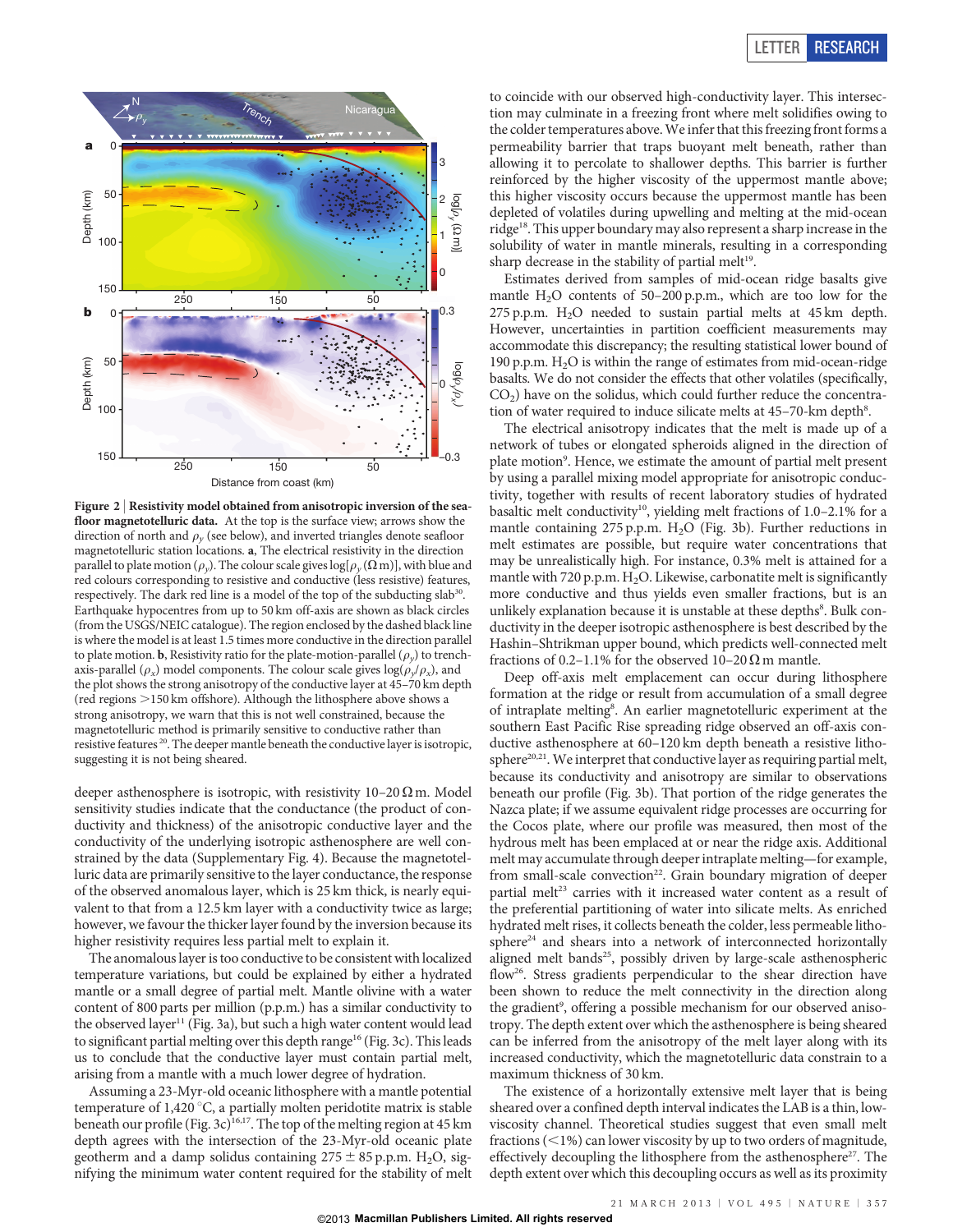RESEARCH LETTER



Figure 3 <sup>|</sup> High asthenosphere conductivity explained by a thin partially molten layer. Evidence for the stability of melt. a, Hydrous olivine resistivity is estimated as a function of  $H_2O$  content for different temperatures<sup>11</sup>. The dark grey region represents the observed resistivity  $(4-6 \Omega \text{ m})$  of the anomalous conductive layer, while the lighter grey region represents a  $10 \Omega$  m conductive layer observed off-axis at the southern EPR<sup>20</sup>. Olivine would be required to contain at least 800 p.p.m.  $H_2O$  to account for the observed resistivity if no melt is present. b, Bulk resistivity of partial melt shown as a function of melt fraction for different temperatures and bulk mantle water contents<sup>10</sup> with an assumed

to the trench axis have potentially new implications for plate dynamics, as previous studies have focused on the effects of melt at the ridge axis and mantle wedge. A pervasive feature that exists beneath oceanic plates at large distances from spreading centres requires the stability of a partially molten layer, as dictated by the solidus of wet peridotite and a warm mantle geotherm. A previous magnetotelluric study of 140–150-Myr-old lithosphere in the Pacific Ocean basin did not find a conductive melt layer<sup>28</sup>. This is consistent with a thicker cold plate containing too little water to sustain hydrous melts at the greater LAB depth.

In our profile, the conductive layer ends near the trench, whereas the layer anisotropy persists in a trajectory that follows the subducting slab, albeit with a decreasing anisotropic factor. This signifies that as the plate subducts, some melt is likely to remain in place beneath the shallower LAB at the trench outer rise owing to its buoyancy. This offers an explanation in which the observed melt-rich LAB is caused by the concentration of low-fraction melts at the trench over time as the plate continues to be subducted; if this mechanism is responsible for locally enriching the asthenosphere with melt, we predict that melt would be most concentrated near the trench and decrease towards younger regions of the plate.

## METHODS SUMMARY

We processed the magnetotelluric data using a standard robust multi-station impedance estimation approach at periods of 22–32,000 s (ref. 29). Supplementary Fig. 1 presents the data and two-dimensional inversion model fits. The data subset suitable for two-dimensional modelling was evaluated by inspecting impedance polarization diagrams (Supplementary Fig. 2). Sites S31–S34, located on the margin slope near the base of the trench, display strong three-dimensional effects and were omitted entirely. The rest of the data exhibit a profile-wide rotation in strike angle at periods greater than 1,024 s that is incompatible with two-dimensional modelling and were also omitted.

The two-dimensional triaxially anisotropic inversion model was obtained using a standard inversion approach implemented using a new parallel adaptive finite element algorithm<sup>13,14</sup>. In addition to penalizing spatial variations in the model resistivity, the inversion included a penalty to minimize the amount of anisotropy produced in the inverted model. The data uncertainty was subject to a 10% error floor, with the inversion finding a smooth model with a root-mean-square (r.m.s.) misfit of 1.0 for the combined TE and TM mode data. Supplementary Fig. 3 shows the resistivity obtained for each coordinate axis.

Three tests were performed to investigate the sensitivity of the model to the interpreted features (Supplementary Fig. 4). All attempts significantly increased

mineral/melt partition coefficient of 0.006. c, Solid lines depict the solidus of dry and wet peridotite for various mantle  $H_2O$  contents<sup>16</sup>. The dashed lines show the geotherms derived from a plate cooling model of 23-Myr-old oceanic lithosphere<sup>17</sup>. Melt is stable at depths greater than 45 km for peridotite with 275  $\pm$  85 p.p.m. H<sub>2</sub>O and a 1,420 °C mantle potential temperature. A geotherm with a reduced mantle potential temperature of  $1,315\textdegree C$  requires 505  $\pm$  155 p.p.m. H<sub>2</sub>O. The solidus of wet peridotite is calculated with the cryoscopic approximation assuming an oxide molar mass<sup>16</sup>.

the r.m.s. misfit, confirming the strong data sensitivity to the interpreted features of the converged model.

The solidus of wet peridotite was derived using the cryoscopic approximation with a molar enthalpy of fusion formulation (as described in ref. 16). The mole fraction of water in the melt was calculated with an oxide molar unit (59 g mol<sup>-1</sup>). The solidi are compared to geotherms calculated from a plate cooling model that has a 95-km-thick plate with a 1,420  $^{\circ}\mathrm{C}$  or 1,315  $^{\circ}\mathrm{C}$  mantle potential temperature for 23-Myr-old oceanic plate<sup>17</sup>.

## Received 16 October 2012; accepted 28 January 2013.

- 1. Rychert, C. A. & Shearer, P. M. A global view of the lithosphere-asthenosphere boundary. Science 324, 495–498 (2009).
- 2. Schmerr, N. The Gutenberg discontinuity: melt at the lithosphere-asthenosphere boundary. Science 335, 1480–1483 (2012).
- 3. Bagley, B. & Revenaugh, J. Upper mantle seismic shear discontinuities of the Pacific. J. Geophys. Res. 113, B12301, http://dx.doi.org/10.1029/ 2008JB005692 (2008).
- 4. Nettles, M. & Dziewoński, A. M. Radially anisotropic shear velocity structure of the upper mantle globally and beneath North America. J. Geophys. Res. 113, B02303, http://dx.doi.org/10.1029/2006JB004819 (2008).
- 5. Kawakatsu, H. et al. Seismic evidence for sharp lithosphere-asthenosphere boundaries of oceanic plates. Science 324, 499–502 (2009).
- 6. Anderson, D. L. & Sammis, C. Partial melting in the upper mantle. Phys. Earth Planet. Inter. 3, 41-50 (1970).
- 7. Karato, S. & Jung, H. Water, partial melting and the origin of the seismic low velocity and high attenuation zone in the upper mantle. Earth Planet. Sci. Lett. 157, 193–207 (1998).
- 8. Hirschmann, M. M. Partial melt in the oceanic low velocity zone. Phys. Earth Planet. Inter. 179, 60-71 (2010).
- 9. Caricchi, L., Gaillard, F., Mecklenburgh, J. & Le Trong, E. Experimental determination of electrical conductivity during deformation of melt-bearing olivine aggregates: implications for electrical anisotropy in the oceanic low velocity zone. Earth Planet. Sci. Lett. 302, 81-94 (2011).
- 10. Ni, H., Keppler, H. & Behrens, H. Electrical conductivity of hydrous basaltic melts: implications for partial melting in the upper mantle. Contrib. Mineral. Petrol. 162, 637–650 (2011).
- 11. Poe, B. T., Romano, C., Nestola, F. & Smyth, J. R. Electrical conductivity anisotropy of dry and hydrous olivine at 8GPa. Phys. Earth Planet. Inter. 181, 103–111 (2010).
- 12. Key, K., Constable, S., Matsuno, T., Evans, R. L. & Myer, D. Electromagnetic detection of plate hydration due to bending faults at the Middle America Trench. Earth Planet. Sci. Lett. 351-352, 45-53 (2012).
- 13. deGroot-Hedlin, C. & Constable, S. Occam's inversion to generate smooth, twodimensional models from magnetotelluric data. Geophysics 55, 1613–1624 (1990).
- 14. Key, K. & Ovall, J. A parallel goal-oriented adaptive finite element method for 2.5-D electromagnetic modelling. Geophys. J. Int. 186, 137-154 (2011).
- 15. Cox, C. S., Constable, S. C., Chave, A. D. & Webb, S. C. Controlled-source electromagnetic sounding of the oceanic lithosphere. Nature 320, 52-54 (1986).